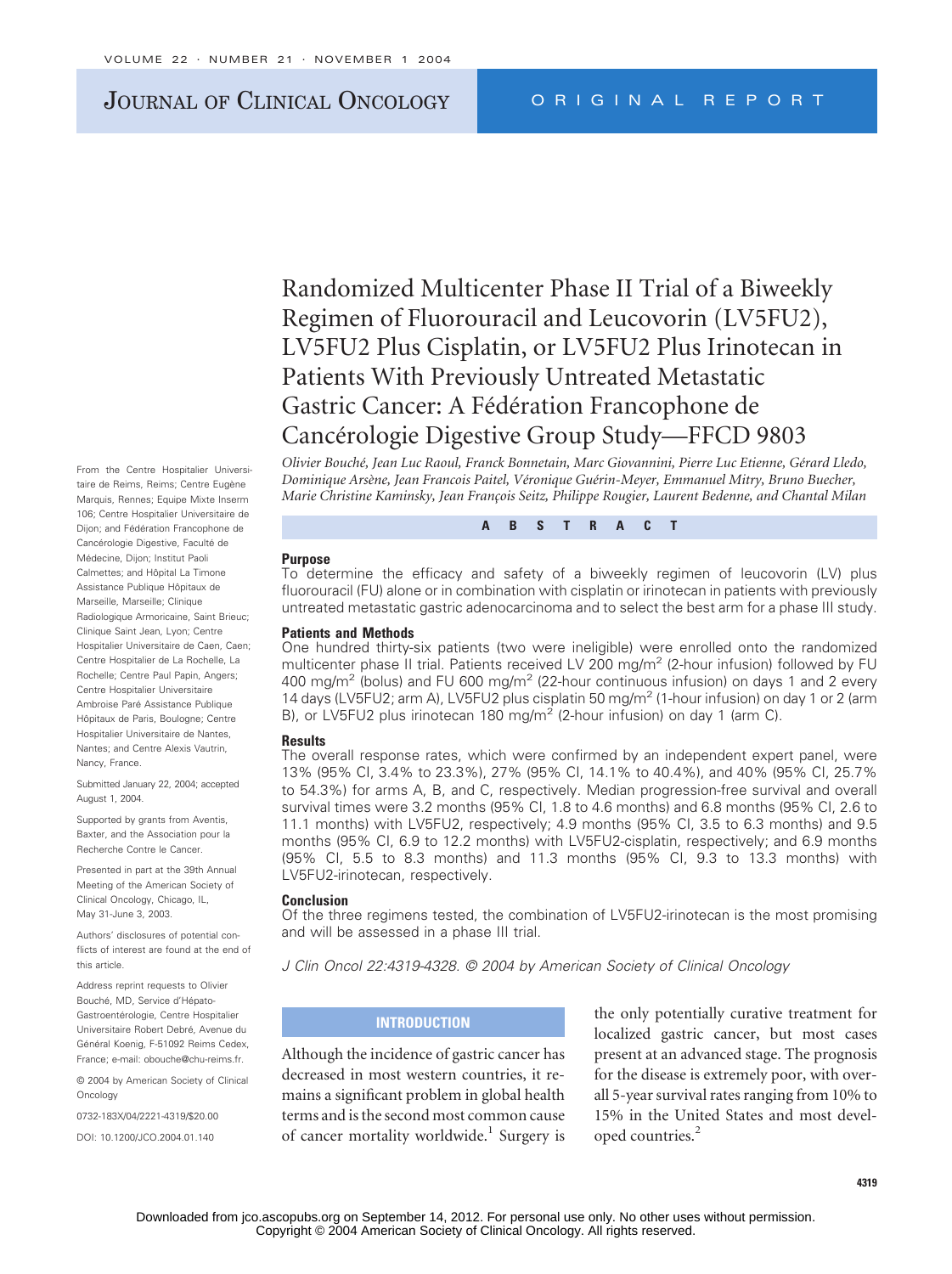The efficacy of chemotherapy with palliative intent compared with supportive care alone is now widely accepted.<sup>3</sup> Studies showed the benefit of combination regimens, such as fluorouracil (FU), doxorubicin, and methotrexate  $(FAMTX)^{4,5}$  or etoposide, leucovorin (LV), and FU (ELF),<sup>6</sup> over best supportive care.7-9 Other combination regimens investigated include epirubicin, cisplatin, and infusional FU (ECF) and 5-day infusional FU plus cisplatin (FUP).<sup>4,6</sup> The survival advantage is small, however, and no internationally accepted standard regimen has emerged.<sup>10</sup>

ECF is one standard regimen and is associated with median survival times of around 9 months.<sup>11,12</sup> Infusional FU plus cisplatin is another standard treatment that is active, but it failed to demonstrate its superiority over FU monotherapy or other combination regimens in three randomized studies.6,13-15 Although the current regimens yield overall response rates (ORR) of up to  $51\%$ ,<sup>15</sup> the median survival time in patients with advanced disease remains consistently below 10 months.<sup>6,11,12</sup>

An important issue in patients with gastric cancer is toxicity. The elderly patient population cannot tolerate aggressive combination chemotherapy. The anthracyclinecontaining regimens can be particularly toxic.<sup>16</sup>

FU is one of the most effective and widely used drugs in the treatment of advanced gastric cancer, and it forms part of all the current reference regimens. FU monotherapy, a standard treatment in Japan, is associated with a response rate of approximately 20%, manageable toxicity, $17$  and overall survival (OS) times of between 5 and approximately 7 months in phase III randomized studies.<sup>14,15,18</sup> The modulation of FU by LV has generally enhanced antitumor efficacy (ORR, 22% to 48%) and produced some complete responses (5% to 9%).19-22 The biweekly FU and LV regimen (LV5FU2), which is popular in Europe, $20,23$  combined with low-dose cisplatin was less toxic than FUP in a retrospective study,<sup>24</sup> and therefore, LV5FU2 was chosen as the reference FU regimen in this study.

There is a clear need for more convenient and active new agents and regimens. Irinotecan is a new cytotoxic agent with promising activity in combination with FU in gastrointestinal cancers.25-27 Irinotecan monotherapy is active in patients with gastric cancer, with response rates in phase II trials of 14% to 23%.<sup>28-31</sup> The drug is also active when administered with FU-LV, a combination that yields response rates of 21% to 29% and OS times of 6.4 to 7.6 months.27,32,33 Irinotecan plus cisplatin is another active combination with response rates of 27% to 58% and an OS time of 9.0 months.<sup>34-36</sup>

Therefore, a multicenter randomized phase II study was conducted to compare LV5FU2 administered alone or in combination with cisplatin or irinotecan in patients with previously untreated metastatic gastric or cardial adenocarcinoma. The aim of the study was to select the best regimen for comparison with a reference treatment in a future phase

III trial. The end points were ORR, progression-free survival (PFS), OS, safety, duration of hospital stay, and quality of life (QOL).

## **PATIENTS AND METHODS**

## *Patients*

The study conformed to the principles of the Declaration of Helsinki and Good Clinical Practice guidelines. The protocol was reviewed and approved by the Ethics Review Committee of Champagne Ardennes (Reims, France). All patients provided written informed consent before inclusion in the trial. Eligible patients had histologically proven metastatic gastric or cardial adenocarcinoma without linitis, at least one measurable metastatic lesion located outside a previously irradiated area and measuring more than 15 mm in diameter, no symptomatic brain metastases, an age between 18 and 75 years, and a WHO performance status  $\leq$  2 with a life expectancy of more than 2 months. Adjuvant chemotherapy without cisplatin or irinotecan was allowed if completed at least 6 months before randomization. Prior radiotherapy was allowed if completed more than 4 weeks before randomization. All patients had adequate hematologic (neutrophils  $\geq 1.5 \times 10^9$ /L and platelets  $\geq 100 \times 10^9$ /L), hepatic (bilirubin  $\leq 25 \mu$ mol/L and AST and ALT  $\leq$  5  $\times$  the upper normal limit), renal (creatinine  $\leq$  135  $\mu$ mol/L and no contraindication to hyperhydration), and cardiac function. The main exclusion criteria were chronic diarrhea, prior enteropathy, or extensive intestinal resection.

## *Study Design and Randomization*

The study was an open-label, multicenter, phase II, randomized trial with three treatment arms. After obtaining informed consent, eligible patients were registered at the Fédération Francophone de Cancérologie Digestive center and randomized with stratification by institution, tumor site (cardia *v* other localization), prior adjuvant chemotherapy (yes *v* no), and WHO performance status (0-1 *v* 2).

#### *Chemotherapy Administration and Dose Adjustments*

Patients assigned to the LV5FU2 arm (arm A) received LV 200 mg/m2 intravenous (IV) over 2 hours followed by FU 400 mg/m<sup>2</sup> IV bolus then FU 600 mg/m<sup>2</sup> continuous infusion over 22 hours on days 1 and 2, repeated every 14 days (one  $cycle = 15$ days). No systematic prophylactic premedication was administered. Patients assigned to the LV5FU2-cisplatin arm (arm B) received cisplatin 50 mg/m<sup>2</sup> IV over 1 hour on day 1 or 2 with LV5FU2 (one cycle = 15 days). Prophylactic medication consisted of IV antiemetics (setrons) and methylprednisolone 120 mg 10 minutes before cisplatin administration, hydration (1 L over 3 hours before and after cisplatin), oral antiemetics, and corticosteroids from days 2 to 5. Patients assigned to the LV5FU2 irinotecan arm (arm C) received irinotecan  $180 \text{ mg/m}^2$  IV over 90 minutes on day 1 with LV5FU2 and no systematic prophylactic premedication (one cycle  $= 15$  days).

Treatment was continued for at least four cycles or until disease progression, unacceptable toxicity, patient refusal, or physician decision. In the event of toxicity (WHO), the following dose reductions and treatment delays were planned. In cases of insufficient hematologic function (neutrophil count  $\leq$  1.5  $\times$  $10^9$ /L and platelet count <  $100 \times 10^9$ /L) on day 14 of any cycle, treatment was delayed for up to 14 days. If recovery did not occur at this point, the treatment was discontinued. Any FU dose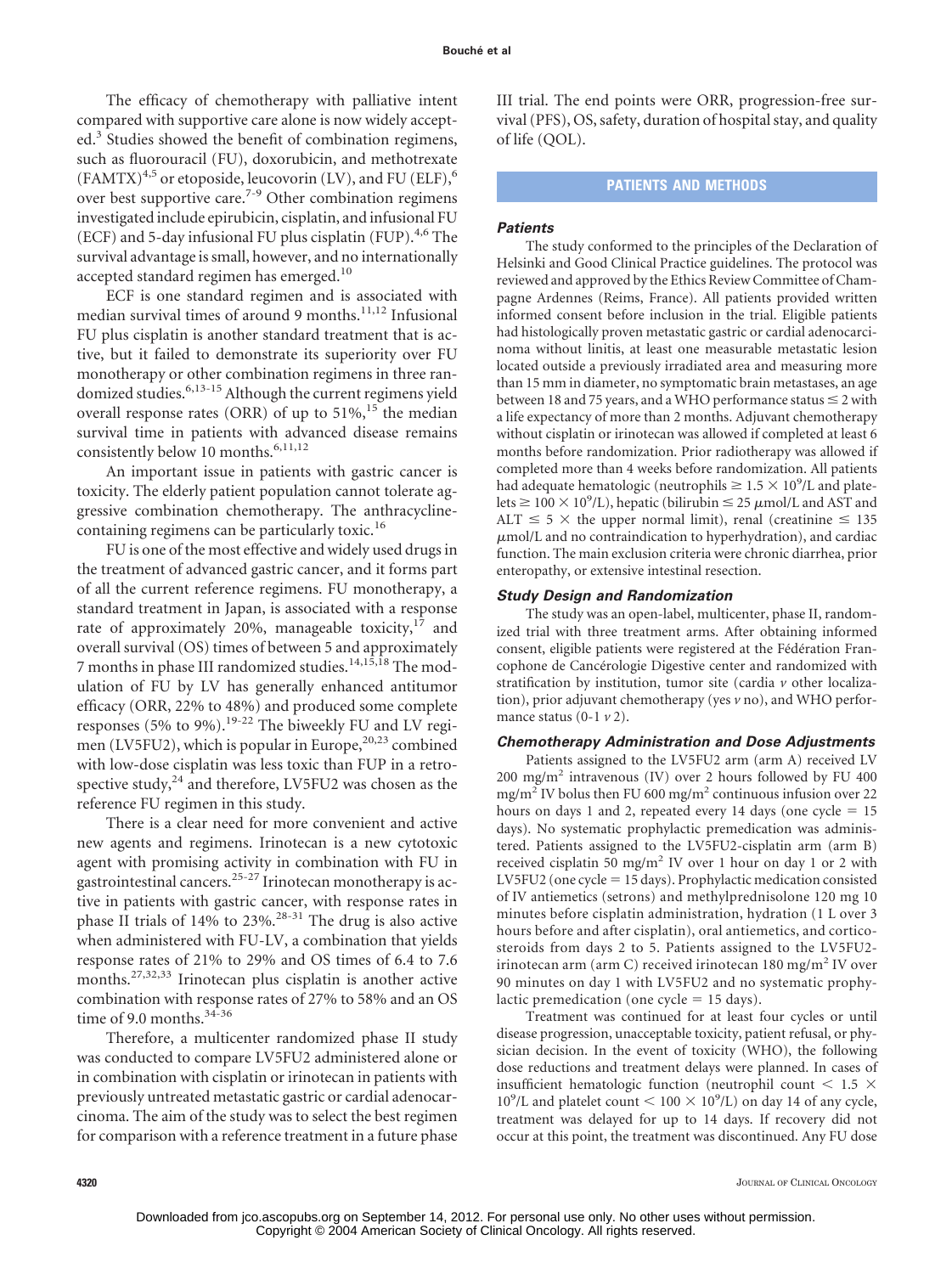reductions were only applied to the continuous infusion. For grade 3 to 4 gastrointestinal toxicities, thrombocytopenia, and neutropenia, there were 25% FU, cisplatin, and irinotecan dose reductions. For grade 2 or greater cardiotoxicity, FU treatment was discontinued. Cisplatin administration was delayed if creatinine levels were more than 135  $\mu$ mol/L, and irinotecan administration was delayed if bilirubin levels were more than  $25 \mu$ mol/L. Patients showing a complete response received treatment for up to 1 year.

#### *Study Evaluations*

In the 4 weeks preceding treatment, patients underwent a chest x-ray and a computed tomography scan of the abdomen and of all measurable and assessable sites. In the week preceding treatment, patients underwent a complete medical history evaluation, a physical examination, a QOL evaluation, and an ECG. Baseline biologic analyses (blood cell count, serum creatinine, bilirubin, AST, ALT, lactate dehydrogenase, and alkaline phosphatase) were measured at baseline and before each cycle of chemotherapy. QOL evaluations were carried out every 2 months.

All adverse events were graded using the WHO toxicity criteria.37Planned tumor evaluations were carried out every four cycles during therapy with the appropriate clinical and radiologic examinations and confirmation of responses by further radiologic examinations within 4 weeks. All objective tumor responses and cases of disease stabilization were reviewed retrospectively by an external expert committee. PFS was calculated from the date of randomization to either the date of first progression, the date of the last assessment in the absence of progression if the patient was alive, the date of death from any cause, or the date of last contact. In patients with subsequent complete surgical resection, PFS was measured from the time of randomization to the date of documentation of progression after surgery. OS was measured from the date of randomization until death from any cause.

#### *QOL*

Patients were requested to complete the European Organization for Research and Treatment of Cancer Quality of Life Questionnaire C30 (QLQ-C30) before randomization and every 2 months thereafter.<sup>38</sup> Completed questionnaires were scored according to guidelines provided by the European Organization for Research and Treatment of Cancer.<sup>39</sup> The questionnaire comprises a global QOL scale, five functional scales (physical, role, cognitive, emotional, and social), and nine symptom scales (fatigue, pain, nausea and vomiting, constipation, diarrhea, sleep, dyspnea, appetite, and financial). The functional and global scores range from 0 (worst) to 100 (best), and the symptom scores range from 0 (best) to 100 (worst). The reliability and validity of this measure has been reported elsewhere.<sup>40,41</sup>

#### *Statistical Analysis*

The primary end point was ORR. Secondary end points were PFS, OS, safety, duration of hospitalization, and QOL. The expected number of patients for this study was calculated according to an Ensign-Minimax optimal three-stage design.42 The ORR according to WHO criteria was used with the following hypotheses and estimations for the stopping rules in each arm: stop if ORR is less than 20% or more than 40% with alpha and beta levels of 0.05 and 0.10, respectively. An interim analysis was carried out after the first nine assessable patients had been recruited in each arm. If at least one objective response was observed, 16 additional patients were included in the second stage (total  $= 25$  patients). For the second interim analysis, if more than five objective responses and less than 14 objective responses were observed, 20 additional pa-

tients were included in the third and last stage (total  $=$  45 patients). If at least 14 responses were observed in a treatment arm, a phase III study was to be considered against the reference treatment (ECF or simplified ECF regimen yet to be determined). A sample of 135 patients was necessary with 45 patients per arm. PFS and OS were updated until October 1, 2002. Statistical comparisons were not planned in this selection study, with small numbers of patients in each arm. The criterion for choosing the best arm for a phase III study was at least 14 objective responses according to the external expert committee.

The QLQ-C30 scores were described as a mean, standard deviation, median, and range at the start of the study and at each 2-month follow-up visit; the mean of available global health scores was graphically reported at each follow-up. The missing data were described as a percentage of the calculated score among patients with follow-up. Prestudy scores were compared between treatment arms using analysis of variance and a Bonferroni test to adjust for multiple comparisons. During the first three follow-ups, the longitudinal change of QLQ-C30 scores was analyzed using a mixed model analysis of variance for repeated measurements<sup>43</sup> to study a global time effect whatever the treatment and to calculate differences in mean QOL scores between treatment arms whatever the follow-up (contrast analysis).

#### **RESULTS**

## *Patient Characteristics*

One hundred thirty-six patients were enrolled between January 1999 and October 2001 in 41 centers in France. Two patients were considered ineligible; one had a lymphoma and the other had no metastatic disease. No arm was closed after the two interim analyses. Thus, the analyses were carried out on an intent-to-treat (ITT) basis with the remaining 134 enrolled patients. All eligible patients received treatment allocated by randomization. The patient characteristics, which are listed in Table 1, were similar between the three arms except for the number of patients with weight loss more than 10%; this was higher in arm C than in the other two treatment arms ( $P = .05$ ). The median age of all patients was 65 years (range, 37 to 76 years). The most frequent metastatic site was the liver (79% of all patients), and half of the patients had undergone prior curative or palliative surgery for their primary tumor.

#### *Response Rate*

All of the 134 eligible patients were assessed for response. The response rate data per independent review on ITT basis are listed in Table 2. Ten patients (7%) were not evaluated for response review by the external expert committee because of the loss of computed tomography images. Three additional patients (2%) received insufficient treatment (fewer than four cycles) because of early toxicity  $(n = 2)$  or toxic death  $(n = 1)$ . Early deaths (6%) related to disease progression occurred in three, two, and three patients in arms A, B, and C, respectively. The expert-assessed per protocol ORRs (eligible patients receiving at least four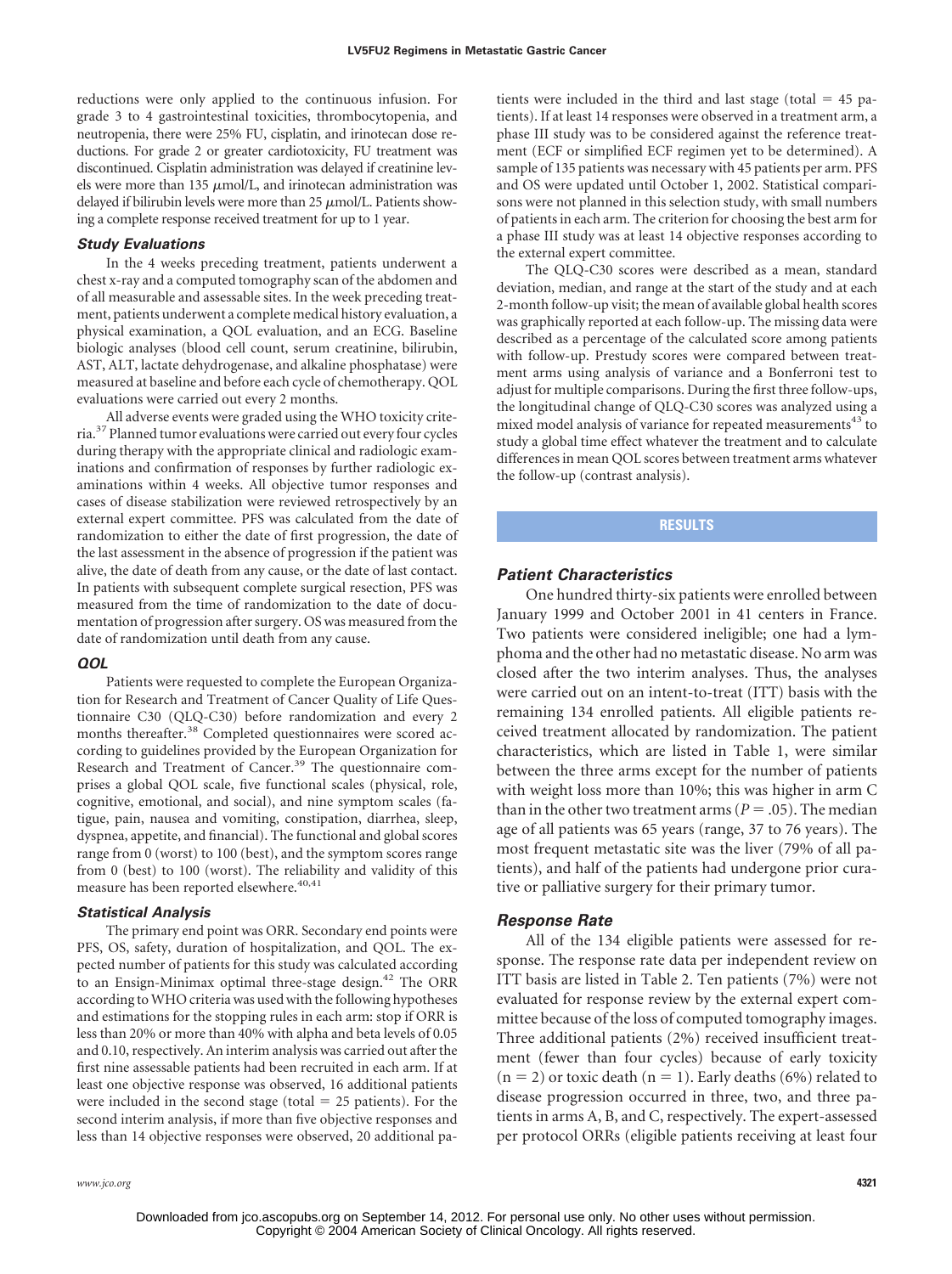| <b>Table 1. Patient Characteristics</b> |             |                      |             |                                    |             |                                     |
|-----------------------------------------|-------------|----------------------|-------------|------------------------------------|-------------|-------------------------------------|
|                                         |             | % of Patients        |             |                                    |             |                                     |
| Characteristic                          |             | LV5FU2<br>$(n = 45)$ |             | LV5FU2-<br>Cisplatin<br>$(n = 44)$ |             | LV5FU2-<br>Irinotecan<br>$(n = 45)$ |
| Sex                                     |             |                      |             |                                    |             |                                     |
| Male                                    |             | 82                   |             | 80                                 |             | 84                                  |
| Female                                  |             | 18                   |             | 20                                 |             | 16                                  |
| Age, years                              |             |                      |             |                                    |             |                                     |
| Median                                  | 64<br>45-75 |                      | 64<br>43-76 |                                    | 65<br>37-76 |                                     |
| Range<br>WHO performance status         |             |                      |             |                                    |             |                                     |
| 0 or 1                                  |             | 73                   |             | 75                                 |             | 78                                  |
| $\overline{2}$                          |             | 27                   |             | 25                                 |             | 22                                  |
| Primary tumor location                  |             |                      |             |                                    |             |                                     |
| Cardia                                  |             | 29                   |             | 30                                 |             | 33                                  |
| Gastric                                 |             | 71                   |             | 70                                 |             | 67                                  |
| Prior surgery                           |             | 51                   |             | 50                                 |             | 51                                  |
| Curative                                |             | 25                   |             | 34                                 |             | 27                                  |
| Palliative                              |             | 25                   |             | 16                                 |             | 22                                  |
| Unknown<br>Prior radiotherapy           |             | $\overline{2}$<br>0  |             | $\mathbf{0}$<br>0                  |             | $\overline{2}$<br>2                 |
| Prior chemotherapy                      |             | $\overline{0}$       |             | $\overline{2}$                     |             | 0                                   |
| Histology of adenocarcinoma             |             |                      |             |                                    |             |                                     |
| Well differentiated                     |             | 69                   |             | 61                                 |             | 69                                  |
| Poorly differentiated                   |             | 22                   |             | 32                                 |             | 27                                  |
| Signet-ring cell                        |             | $\overline{2}$       |             | $\overline{2}$                     |             | 0                                   |
| Unknown                                 |             | $\overline{7}$       |             | 5                                  |             | 4                                   |
| Metastatic sites                        |             |                      |             |                                    |             |                                     |
| Liver                                   |             | 78                   |             | 84                                 |             | 76                                  |
| Lymph nodes<br>Peritoneum               |             | 58<br>22             |             | 52<br>14                           |             | 62<br>20                            |
| Lung                                    |             | 18                   |             | 11                                 |             | 16                                  |
| Bone                                    |             | $\overline{4}$       |             | 5                                  |             | 5                                   |
| Others                                  |             | 9                    |             | 14                                 |             | 9                                   |
| No. of organs                           |             |                      |             |                                    |             |                                     |
| 1                                       |             | 33                   |             | 46                                 |             | 36                                  |
| $\overline{2}$                          |             | 47                   |             | 39                                 |             | 47                                  |
| >2                                      |             | 20                   |             | 16                                 |             | 18                                  |
| Symptom                                 |             |                      |             |                                    |             |                                     |
| Weight loss<br>No                       |             | 20                   |             | 27                                 |             | 29                                  |
| $\leq 10\%$                             |             | 49                   |             | 34                                 |             | 18                                  |
| >10%                                    |             | 27                   |             | 32                                 |             | $51*$                               |
| Anorexia                                |             |                      |             |                                    |             |                                     |
| No                                      |             | 53                   |             | 50                                 |             | 67                                  |
| Yes                                     |             | 47                   |             | 50                                 |             | 33                                  |
| Dysphagia                               |             |                      |             |                                    |             |                                     |
| No                                      |             | 76                   |             | 82                                 |             | 84                                  |
| Yes                                     |             | 24                   |             | 18                                 |             | 16                                  |
| Pain<br>No                              |             | 49                   |             | 57                                 |             | 62                                  |
| Yes                                     |             | 51                   |             | 43                                 |             | 38                                  |

Abbreviation: LV5FU2, biweekly regimen of leucovorin plus fluorouracil. The number of patients with weight loss greater than 10% was higher in the LV5FU2-irinotecan arm compared with the other two arms ( $P = .05$ ).

cycles of chemotherapy) were 14% (95% CI, 3.6% to 24.3%; six of 43 patients), 30% (95% CI, 15.8% to 44.2%; 12 of 40 patients), and 47% (95% CI, 31.5% to 63.2%; 18 of 38

patients) for arms A, B, and C, respectively. The investigator-assessed ITT ORRs were 24% (95% CI, 11.9% to 37.0%), 30% (95% CI, 16.1% to 43.0%), and 40% (95% CI, 25.7% to 54.3%), of which 0%, 2%, and 4% were complete responses, for arms A, B, and C, respectively. The rate of agreement between investigator and expert evaluation was 83%. Three patients in arm C underwent subsequent complementary locoregional treatment (one had a resection of liver metastases, one had a resection of pulmonary metastases, and one had radiofrequency ablation of liver metastases). The primary tumor was also resected in one patient.

## *Survival*

The median follow-up time was 26 months (95% CI, 20 to 33 months). One hundred sixteen patients (87%) were dead at the cutoff date of October 1, 2002. The numbers of patients still alive were four, eight, and six for arms A, B, and C, respectively. Table 3 lists the survival data, and Figures 1 and 2 show the OS and PFS of the patients in the study. The median PFS times were 3.2 months (95% CI, 1.8 to 4.6 months), 4.9 months (95% CI, 3.5 to 6.3 months), and 6.9 months (95% CI, 5.5 to 8.3 months) for arms A, B, and C, respectively. The median OS times were 6.8 months (95% CI, 2.6 to 11.1 months), 9.5 months (95% CI, 6.9 to 12.2 months), and 11.3 months (95% CI, 9.3 to 13.3 months) for arms A, B, and C, respectively. Patients receiving LV5FU2 irinotecan seemed to have a longer PFS and OS.

## *Safety*

The median number of cycles administered per patient, the number of cycles delayed, and the median relative doseintensities for the three treatment arms are listed in Table 4. Patients received a median of seven cycles (range, one to 20 cycles), seven cycles (range, one to 18 cycles), and 10 cycles (range, one to 25 cycles) of treatment in arms A, B, and C, respectively. The main reason for stopping treatment in all arms was disease progression (37 patients, 82%; 24 patients, 55%; and 27 patients, 60% in arms A, B, and C, respectively). Treatment was discontinued as a result of toxicity in 4%, 16%, and 11% of patients in arms A, B, and C, respectively (Table 5).

The grade 3 and 4 toxicities experienced during treatment are listed in Table 5. The main toxicity was hematologic (neutropenia, febrile neutropenia, and anemia), which was highest in the arm B and lowest in arm A. Gastrointestinal toxicity was also common, with nausea and vomiting experienced by more patients in arm B and diarrhea experienced by more patients in arm C. Stomatitis was uncommon with any treatment. Two deaths occurred that were considered likely to be related to treatment (one each in arms A and B, neutropenic infections). The overall mean duration of hospitalization for toxicity was 1.2 days (range, 0 to 14 days).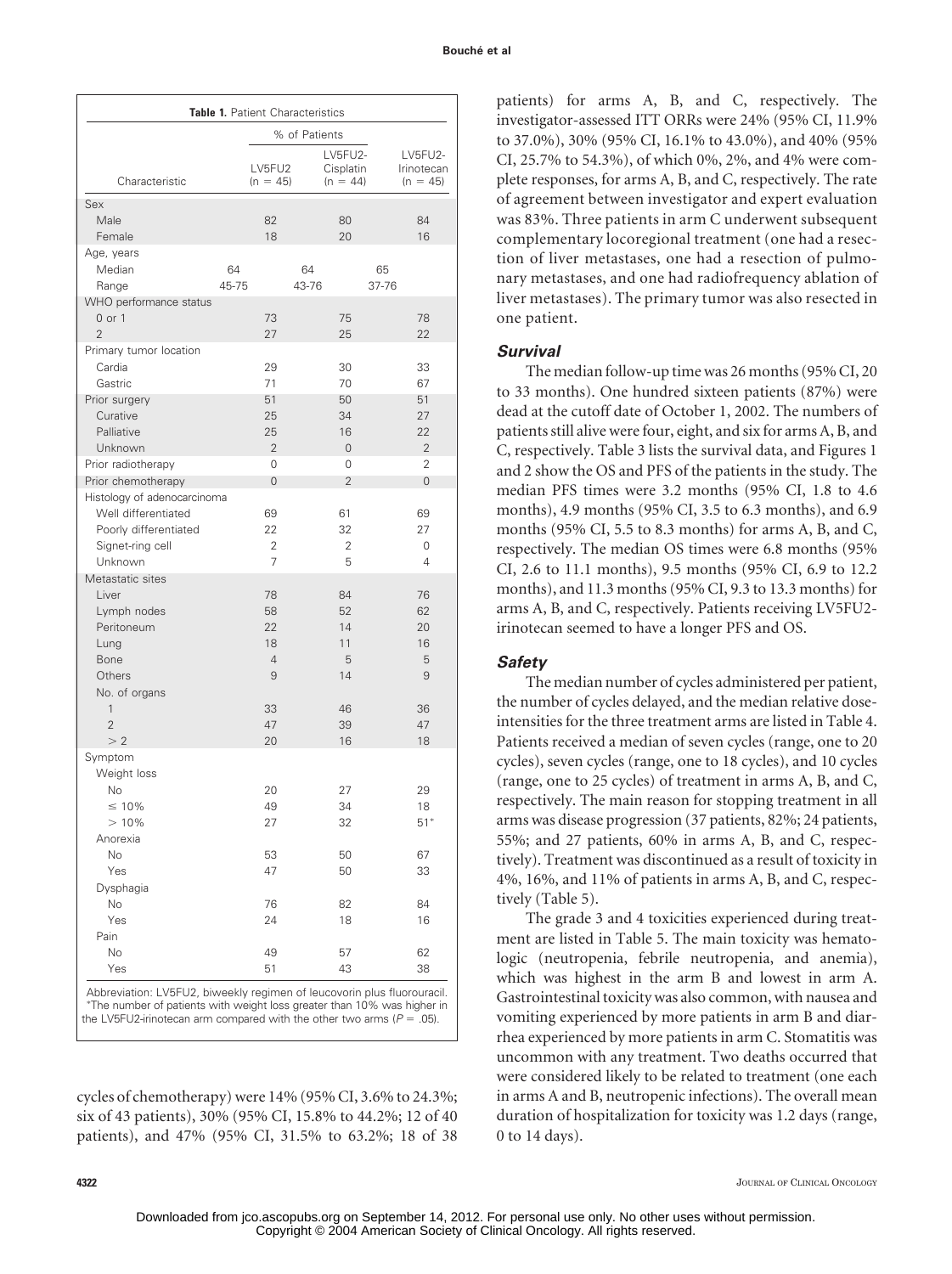| Response                 | LV5FU2<br>$(n = 45)$ |              | LV5FU2-Cisplatin<br>$(n = 44)$ |                | LV5FU2-Irinotecan<br>$(n = 45)$ |          |
|--------------------------|----------------------|--------------|--------------------------------|----------------|---------------------------------|----------|
|                          | No. of<br>Patients   | %            | No. of<br>Patients             | $\%$           | No. of<br>Patients              | %        |
| Complete response        | $\mathbf{0}$         | $\mathbf{0}$ | $\Omega$                       | $\Omega$       | $\Omega$                        | $\Omega$ |
| Partial response         | 6                    | 13           | 12                             | 27             | 18                              | 40       |
| Overall response         | 6                    | 13           | 12                             | 27             | 18                              | 40       |
| 95% CI, %                | 3.4 to 23.3          |              | 14.1 to 40.4                   |                | 25.7 to 54.3                    |          |
| Stable disease           | 16                   | 36           | 17                             | 39             | 9                               | 20       |
| <b>PD</b>                | 21                   | 47           | 11                             | 25             | 11                              | 24       |
| Early death caused by PD | 3                    | 7            | 2                              | 5              | 3                               |          |
| Not evaluated            | 2                    | 4            | 4                              | 9              |                                 | 6        |
| Images not available     | 2                    | 4            | 2                              | 5              | 6                               | 13       |
| Early toxicity           |                      | U            |                                | 2              |                                 | 2        |
| Toxic death              |                      |              |                                | $\overline{2}$ |                                 | O        |
| Further therapy          | 32                   | 71           | 33                             | 75             | 32                              | 71       |
| Surgical resection       | $\Omega$             | $\Omega$     | $\Omega$                       | $\Omega$       | 3                               | 7        |
| Second-line chemotherapy | 24                   | 53           | 23                             | 52             | 23                              | 51       |
| Third-line chemotherapy  | 8                    | 18           | 10                             | 23             | 6                               | 13       |

## *Hospital Stay*

The median duration of hospital stay was 53 days (range, 7 to 300 days), 59 days (range, 3 to 124 days), and 56 days (range, 13 to 139 days) for arms A, B, and C, respectively. When converted to days per month of life, the median duration was 8.2 days per months (range, 2.1 to 30.5 days), 6.3 days per month (range, 0.7 to 19.9 days), and 5.7 days per month (range, 1.1 to 30.5 days) for arms A, B, and C, respectively. The two main reasons for hospitalization were chemotherapy administration, with a median of 30 days (range, 3 to 148 days) or 4 days per month of life (range, 1 to 15 days), and palliative care, with a median of 12 days (range, 0 to 103 days) or 1.1 days per month of life (range, 0 to 30.4 days).

## *QOL*

Global QOL data were available for 82%, 75%, and 84% of patients at the time of inclusion compared with 41%

| Table 3. Survival Data |                      |                                    |                                     |  |
|------------------------|----------------------|------------------------------------|-------------------------------------|--|
| Survival               | LV5FU2<br>$(n = 45)$ | LV5FU2-<br>Cisplatin<br>$(n = 44)$ | LV5FU2-<br>Irinotecan<br>$(n = 45)$ |  |
| OS, months             |                      |                                    |                                     |  |
| Median                 | 6.8                  | 9.5                                | 11.3                                |  |
| 95% CI                 | 2.6 to 11.1          | 6.9 to 12.2                        | 9.3 to 13.3                         |  |
| 1-Year OS, %           | 31                   | 43                                 | 43                                  |  |
| PFS, months            |                      |                                    |                                     |  |
| Median                 | 3.2                  | 4.9                                | 6.9                                 |  |
| $95\%$ Cl              | 1.8 to 4.6           | 3.5 to 6.3                         | 5.5 to 8.3                          |  |
| 9-Month PFS, %         | 7                    | 18                                 | 24                                  |  |

Abbreviations: LV5FU2, biweekly regimen of leucovorin plus fluorouracil; OS, overall survival; PFS, progression-free survival. **Fig 1.** Overall survival according to treatment arm. The median survival

 $(n = 22 \text{ patients with follow-up}),$  38%  $(n = 21)$ , and 48%  $(n = 29)$  of patients at the third evaluation in arms A, B, and C, respectively. Thereafter, the number of patients with follow-up was small (fewer than 10 patients in each arm), whereas the rate of missing scores was maintained. A similar pattern was observed for the other 14 QOL scales. There was no difference in pretreatment global QOL scores between the study arms. However, patients in arms B and C had less constipation than patients in arm  $A$  ( $P < .01$ ), and patients in arm C slept better than patients in arm  $A (P < .05)$ . The trend in global health score was graphically equivalent between arms (Fig 3); compared with pretreatment scores, there was an increase in the global health score at all three evaluations, although the third evaluation revealed a slightly lower value than the second evaluation. However,

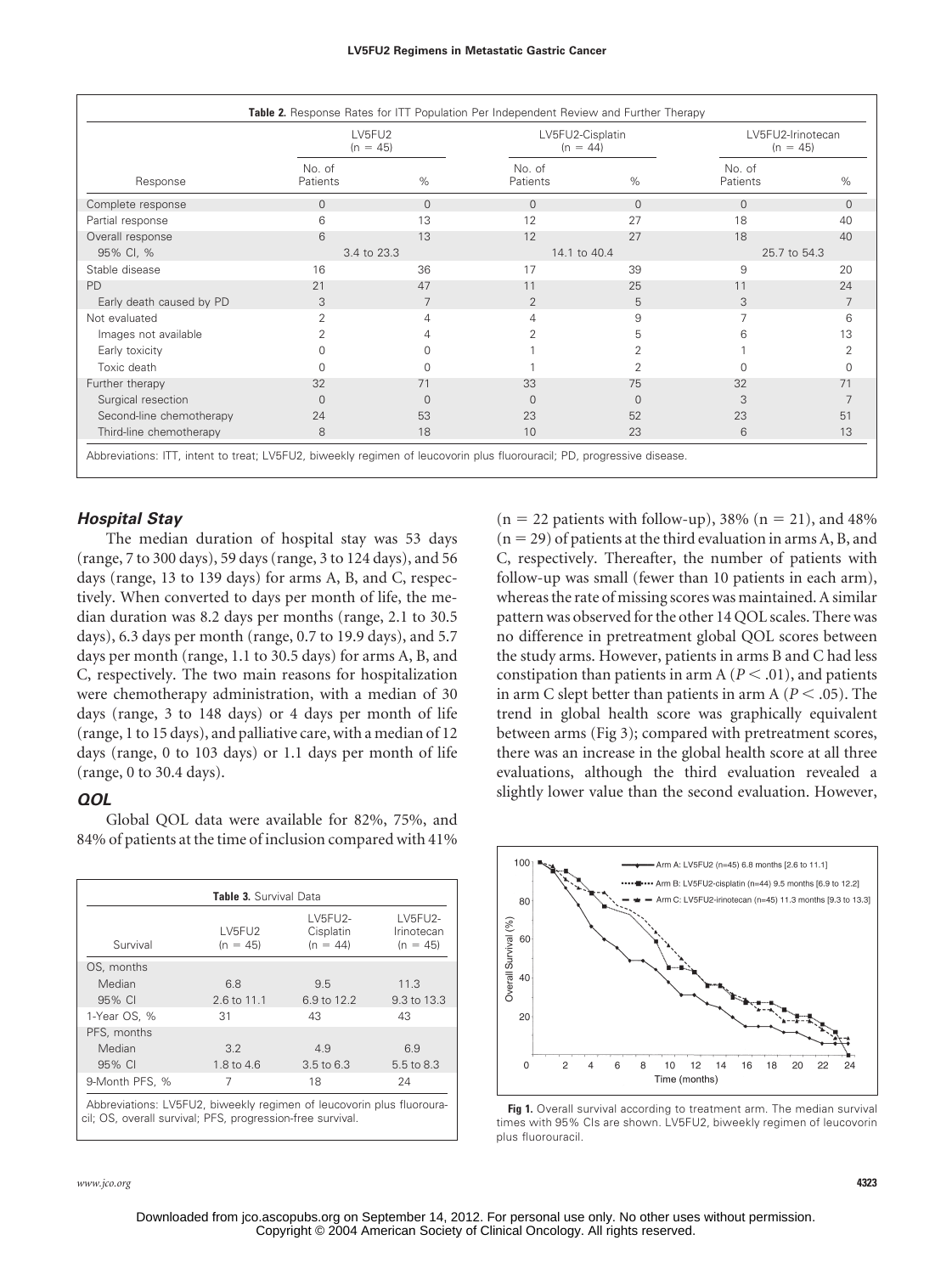

**Fig 2.** Progression-free survival according to treatment arm. The median progression-free survival times with 95% CIs are shown. LV5FU2, biweekly regimen of leucovorin plus fluorouracil.

longitudinal analysis showed that 14 mean scores were respectively higher in arm C than in arms A and B, regardless of the first three follow-ups (Table 6). The patients in all three arms had a significant improvement in QOL scores compared with pretreatment values (global QOL,  $P < .0001$ ; role,  $P < .01$ ; emotional,  $P < .0001$ ; social,  $P < .01$ ; pain,  $P < .0001$ ; sleep,  $P < .0001$ ; and appetite loss,  $P < .01$ ; Table 6).

Comparison between arms during the third QOL assessment showed that six functional scores were higher in arm C compared with arm A (mean difference in scores:

| Table 4. Treatment Delivery               |                      |                                    |                                      |  |  |
|-------------------------------------------|----------------------|------------------------------------|--------------------------------------|--|--|
| Treatment                                 | LV5FU2<br>$(n = 45)$ | LV5FU2-<br>Cisplatin<br>$(n = 44)$ | LV5FU2-<br>Irinotecan<br>$(n = 45)$  |  |  |
| No. of cycles                             |                      |                                    |                                      |  |  |
| Median                                    | $\overline{7}$       | 7                                  | 10                                   |  |  |
| Range                                     | $1 - 20$             | $1 - 18$                           | $1 - 25$                             |  |  |
| Cycles delayed<br>for toxicity            |                      |                                    |                                      |  |  |
| No.                                       | 12                   | 45                                 | 28                                   |  |  |
| $\%$                                      | 3                    | 13                                 | 6                                    |  |  |
| <b>RDI</b>                                |                      |                                    |                                      |  |  |
| FU bolus                                  |                      |                                    |                                      |  |  |
| Median                                    | 0.99                 | 0.96                               | 0.98                                 |  |  |
| Range                                     | $0.82 - 1.07$        | $0.24 - 1.18$                      | $0.63 - 1.17$                        |  |  |
| FU CI                                     |                      |                                    |                                      |  |  |
| Median                                    | 0.99                 | 0.97                               | 0.98                                 |  |  |
| Range                                     | $0.84 - 2.00$        | $0.72 - 1.92$                      | $0.73 - 1.18$                        |  |  |
| Cisplatin                                 |                      |                                    |                                      |  |  |
| Median                                    |                      | 0.97                               |                                      |  |  |
| Range                                     |                      | $0.73 - 1.04$                      |                                      |  |  |
| Irinotecan                                |                      |                                    |                                      |  |  |
| Median                                    |                      |                                    | 0.97                                 |  |  |
| Range                                     |                      |                                    | $0.69 - 1.01$                        |  |  |
| Attraction of the state<br>$1.117 - 1.12$ | $\mathbf{r}$         | $\sim$ $\sim$                      | and the state of the<br>$\mathbf{r}$ |  |  |

Abbreviations: LV5FU2, biweekly regimen of leucovorin plus fluorouracil; RDI, relative dose-intensity; CI, continuous infusion; FU, fluorouracil.

|                                      | % of Patients        |                                    |                                     |  |
|--------------------------------------|----------------------|------------------------------------|-------------------------------------|--|
| Toxicity                             | LV5FU2<br>$(n = 45)$ | LV5FU2-<br>Cisplatin<br>$(n = 44)$ | LV5FU2-<br>Irinotecan<br>$(n = 45)$ |  |
| Hematologic toxicity                 | 22                   | 71                                 | 44                                  |  |
| Neutropenia                          | 11                   | 61                                 | 40                                  |  |
| Febrile neutropenia<br>$±$ infection | 9                    | 18                                 | 11                                  |  |
| Anemia                               | 16                   | 30                                 | 16                                  |  |
| Thrombocytopenia                     | $\overline{2}$       | $\overline{2}$                     | $\Omega$                            |  |
| Gastrointestinal toxicity            | 18                   | 25                                 | 33                                  |  |
| Nausea and vomiting                  | 11                   | 23                                 | 9                                   |  |
| Diarrhea                             | $\overline{2}$       | $\overline{2}$                     | 22                                  |  |
| Stomatitis                           | 4                    | $\Omega$                           | $\overline{7}$                      |  |
| Other toxicity                       |                      |                                    |                                     |  |
| Alopecia                             | $\Omega$             | $\Omega$                           | 13                                  |  |
| Cutaneous                            | $\overline{2}$       | 5                                  | $\Omega$                            |  |
| Neurosensory                         | $\Omega$             | 5                                  | $\Omega$                            |  |
| Cardiac                              | $\Omega$             | $\Omega$                           | $\overline{2}$                      |  |
| Toxic deaths                         |                      |                                    |                                     |  |
| No.                                  | 1                    | 1                                  | $\Omega$                            |  |
| $\%$                                 | $2^*$                | $2^*$                              | $\Omega$                            |  |
| Treatment stopped for toxicity       | $\overline{4}$       | 16                                 | 11                                  |  |

global, 2.2; physical, 2.4; role, 4.6; emotional, 4.1; cognitive, 8.3; and social, 4.7). In addition, with the exception of a worse financial score (2.1), all the symptom scores were improved (range,  $-1.1$  for pain to  $-11.9$  for constipation). Comparison of arms B and C showed that the irinotecanbased therapy was associated with higher global QOL (mean difference in score, 0.8) and functional scores (mean difference in scores ranging from 2.5 for social to 6.7 for emotional) and lower symptom scores (mean difference in scores ranging from  $-0.3$  for constipation to  $-8.2$  for sleep). The only exception was an improvement in dyspnea



Fig 3. Quality of life global health score according to treatment arm. LV5FU2, biweekly regimen of leucovorin plus fluorouracil.

**4324** JOURNAL OF CLINICAL ONCOLOGY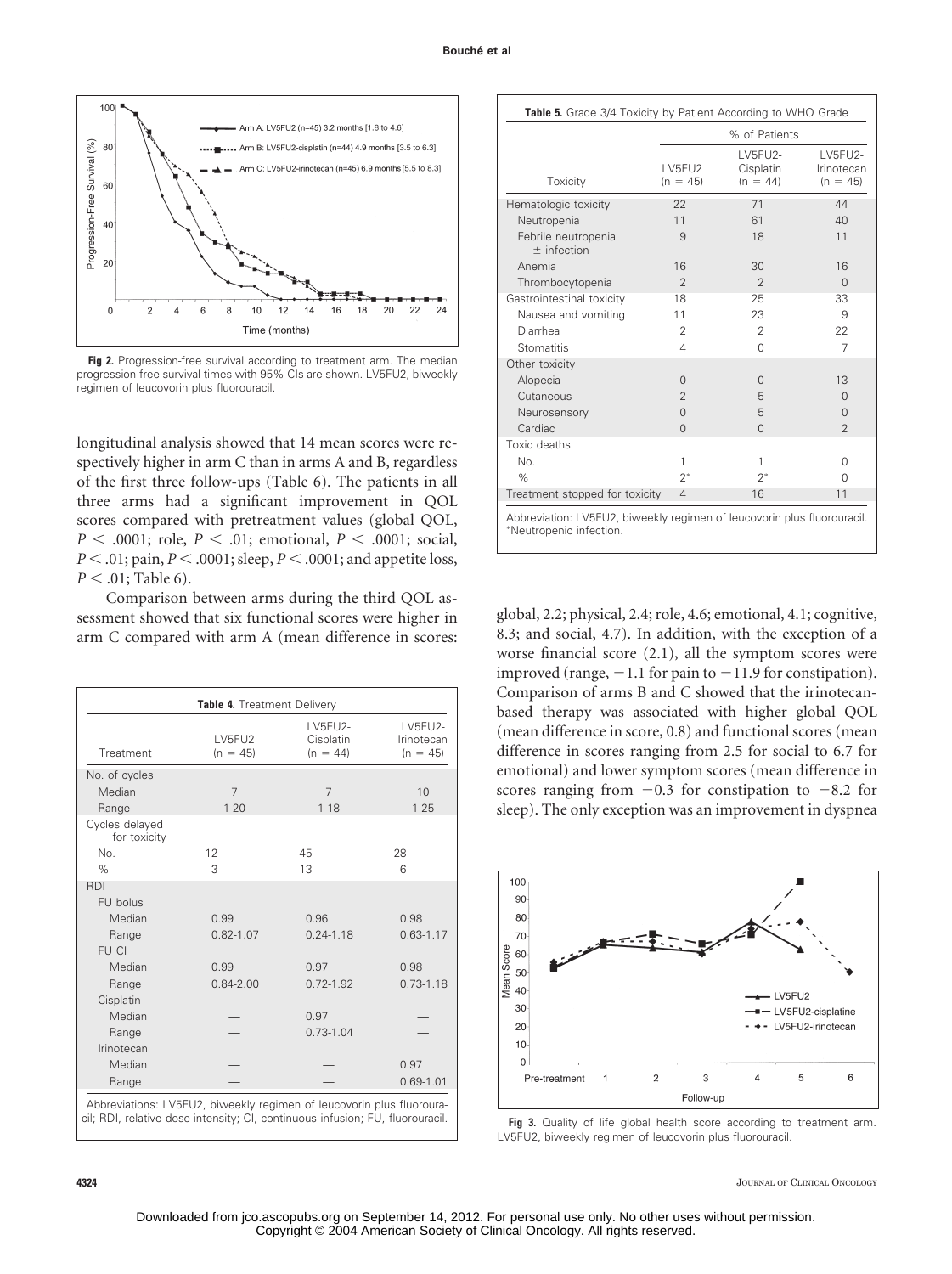| Table 6. Main Results of the Logitudinal QLQ-C30 Analysis Using a Mixed Model Analysis of Variance for Repeated Measurement: Baseline<br>and the First Three Follow-Ups |                    |                        |                                                |                                                |  |
|-------------------------------------------------------------------------------------------------------------------------------------------------------------------------|--------------------|------------------------|------------------------------------------------|------------------------------------------------|--|
| QLQ-C30 Scores                                                                                                                                                          | Time Effect,*<br>P | Treatment Effect,<br>P | Arm C v Arm A,<br>Mean Difference<br>in Scores | Arm C v Arm B,<br>Mean Difference<br>in Scores |  |
| Global health                                                                                                                                                           | < 0.001            | .89                    | $+2.2$                                         | $+0.8$                                         |  |
| <b>Functional scales</b>                                                                                                                                                |                    |                        |                                                |                                                |  |
| Physical                                                                                                                                                                | .45                | .41                    | $+2.4$                                         | $+4.9$                                         |  |
| Role                                                                                                                                                                    | < 0.01             | .68                    | $+4.6$                                         | $+3.7$                                         |  |
| Emotional                                                                                                                                                               | < .0001            | .29                    | $+4.1$                                         | $+6.7$                                         |  |
| Cognitive                                                                                                                                                               | .79                | .15                    | $+8.3$                                         | $+2.6$                                         |  |
| Social                                                                                                                                                                  | < 0.01             | .71                    | $+4.7$                                         | $+2.5$                                         |  |
| Symptom scales                                                                                                                                                          |                    |                        |                                                |                                                |  |
| Fatigue                                                                                                                                                                 | .16                | .12                    | $-10.2$                                        | $-4.4$                                         |  |
| Nausea                                                                                                                                                                  | .99                | .55                    | $-2.6$                                         | $-4.7$                                         |  |
| Pain                                                                                                                                                                    | < .0001            | .72                    | $-1.1$                                         | $-3.9$                                         |  |
| Dyspnea                                                                                                                                                                 | .36                | .17                    | $-3.5$                                         | $+5.2$                                         |  |
| Insomnia                                                                                                                                                                | < .0001            | .13                    | $-10.1$                                        | $-8.2$                                         |  |
| Appetite loss                                                                                                                                                           | < .01              | .31                    | $-8.8$                                         | $-8.1$                                         |  |
| Constipation                                                                                                                                                            | .41                | < 0.05                 | $-11.9$                                        | $-0.3$                                         |  |
| Diarrhea                                                                                                                                                                | .97                | .27                    | $-4.7$                                         | $-5.9$                                         |  |
| Financial                                                                                                                                                               | .36                | .72                    | $+2.1$                                         | $-0.5$                                         |  |

NOTE.  $P < .05$  is significant.

Abbreviation: QLQ-C30, Quality of Life Questionnaire C30.

 Global change during the first three follow-ups. Scores vary from 0 (worst) to 100 (best) for functional and global health scales and from 0 (best) to 100 (worst) for symptom scales.

in patients receiving cisplatin-based therapy (mean difference in score for arm C *v* arm B, 5.2).

## **DISCUSSION**

The externally reviewed ORRs reported here for the various regimens studied fall within the range (6% to  $56\%$ <sup>6,12-14,44-46</sup> reported in phase II and III studies using FU, FU plus cisplatin, FAMTX, ELF, EAP (epirubicin, doxorubicin, cisplatin), and ECF and more recently in studies using taxane- or oxaliplatin-based regimens. For example, in the recent interim analysis of a randomized phase III trial, a response rate of 39% was reported for a docetaxel, cisplatin, and FU combination.<sup>47</sup> The 13% ORR (14% per protocol) obtained with the LV5FU2 regimen is similar to the 6% to 15% ORR found in two phase II studies using another infusional FU regimen.<sup>13,48</sup> The 27% ORR (30% as per protocol) for the LV5FU2-cisplatin regimen is similar to the response rates found in studies with other FUcisplatin combination regimens  $(20\%$ ,  $6\frac{23\%}{34\%}$ ,  $14\frac{1}{14}$  and  $37\%$ <sup>13</sup>). It is possible that the two patients considered inassessable may have achieved partial responses, and if this were the case, the number of responses would have been 14, and the ORR would have been 32%. The externally reviewed ORR of 40% (47% per protocol) for the LV5FU2 irinotecan regimen is similar to the 42% ORR reported in abstract form only for another randomized phase II study.<sup>44</sup> In that study, irinotecan 80 mg/m<sup>2</sup>, LV 500 mg/m<sup>2</sup>, and FU

2  $\text{g/m}^2$  over 22 hours were administered weekly for 6 weeks followed by a 1-week rest. $44$  In both cases, the ORRs for irinotecan combined with infusional FU-LV were higher than the 22% ORR reported for irinotecan combined with bolus FU-LV.<sup>27</sup>

The median PFS and OS (6.9 and 11.3 months, respectively) for the LV5FU2-irinotecan combination were promising when compared with the PFS and OS reported in previously published randomized studies, and this suggests that this combination is one of the most active to date. The results are even more noteworthy in view of greater pretreatment weight loss in this group, indicating a potentially worse prognostic group, and the fact that all the patients had metastatic disease, in contrast with other studies that included patients with locally advanced gastric cancer. OS times of 8.7 and 6.1 months have been reported for ECF and FAMTX, respectively,<sup>4,12</sup> and OS times of 6.7, 7.2, and 7.2 months have been reported for FAMTX, ELF, and FUP, respectively.<sup>6</sup> The results have recently been published from a phase II study of oxaliplatin 100 mg/m<sup>2</sup>, LV 400 mg/m<sup>2</sup> (2-hour infusion), and FU 400 mg/m<sup>2</sup> (bolus) followed by 3  $g/m^2$  (46-hour continuous infusion) every 14 days. Although a higher dose of FU was used, the combination resulted in a median time to progression and OS of only 6.2 months and 8.6 months, respectively.<sup>49</sup> Also, the interim analysis of a randomized phase III trial involving docetaxel 75 mg/m<sup>2</sup> and cisplatin 75 mg/m<sup>2</sup> on day 1, then FU 750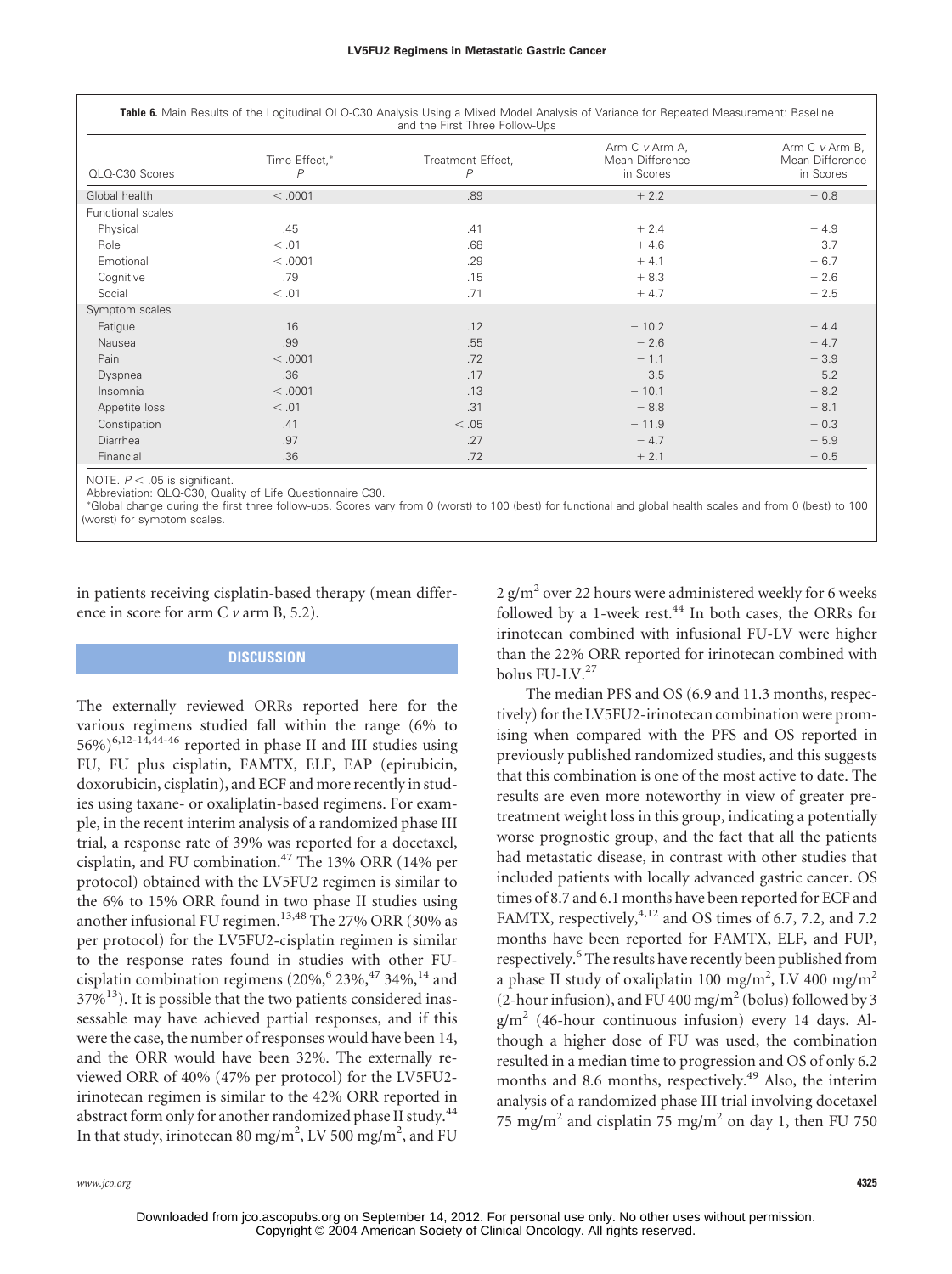mg/m<sup>2</sup>/d repeated every 3 weeks showed a time to progression of 5.2 months and OS of 10.2 months. $47$ 

The LV5FU2-irinotecan regimen was not only active but also well tolerated. Indeed, treatment compliance for all the regimens studied was very good, with the median relative dose-intensity profile favoring the LV5FU2-irinotecan combination and with no study deaths in this arm. As expected, the LV5FU2 regimen was less toxic when delivered alone than when combined with cisplatin or irinotecan. The LV5FU2-cisplatin regimen was associated with the highest rate of nausea and vomiting and hematologic toxicity. As known from studies in patients with colorectal cancer, the LV5FU2-irinotecan regimen was associated with diarrhea.<sup>26</sup> Stomatitis was uncommon with any treatment, and the duration of hospital stay was similar for the three regimens. The irinotecan-containing regimen seemed to be less toxic than the regimens used in other studies involving patients with gastric carcinoma. In particular, severe nausea and vomiting occurred less frequently compared with cisplatin-based regimens.

Compared with pretreatment scores, chemotherapy seemed to improve social, emotional, and global QOL in the early first three follow-ups. The global QOL increased after the treatment induction and was maintained for 6 months. This finding is consistent with the QOL benefits reported with the ELF regimen.<sup>7</sup> The finding also suggests an advantage of the LV5FU2-irinotecan combination over the ECF regimen, which was associated with a maintained but not improved global QOL. $^{11,12}$  The reduction in the availability of QOL data during follow-up, together with the small number of patients, prevented an analysis of QOL after the third follow-up. This lack of data could have biased the longitudinal QOL analyses; patients with a shorter survival time and/or progression had a poor compliance in completing the QLQ-C30 assessment and probably a poor QOL. Therefore, it is likely that there is an overestimation in the mean scores, especially in the later follow-ups.

To further increase survival of patients with gastric cancer, future studies should investigate new strategies with novel drugs in different settings, including neoadjuvant, adjuvant, first line, and second line. Recent preliminary data have shown that neoadjuvant ECF significantly increases the curative resection rate from  $69\%$  to  $79\%$ .<sup>50</sup> Our observation that three patients in the LV5FU2-irinotecan arm were able to undergo surgery or radiofrequency ablation after their chemotherapy supports the evaluation of this regimen in the neoadjuvant setting. Although the role of chemotherapy in the adjuvant treatment of gastric cancer remains controversial, recent literature-based metaanalyses have suggested a small but statistically significant benefit.51-55 Postoperative bolus FU-LV chemoradiotherapy is emerging as an internationally accepted standard,<sup>56</sup> but it is recognized that there is a need for large well-designed randomized trials in this area. The efficacy and tolerability of the LV5FU2-irinotecan regimen reported here support the evaluation of this combination in the adjuvant setting.

On the basis of ORR alone, the LV5FU2-cisplatin regimen might have warranted consideration for the phase III study. However, the decision regarding the phase III trial was based on the benefit to risk ratio and the high activity and better safety profile of the LV5FU2-irinotecan regimen makes it a more attractive treatment option. We are awaiting the results of a randomized phase III trial comparing irinotecan plus infusional FU-LV with FUP. A planned randomized French intergroup phase III study aims to compare first-line simplified LV5FU2 plus irinotecan (FOLFIRI) followed by second-line epirubicin, cisplatin, and capecitabine  $(ECC)^{46}$  with ECC followed by FOLFIRI.

■■■

## *Acknowledgment*

We thank the following physicians for their participation in this study: T. Aparicio (Paris), D. Auby (Libourne), F. Audemar (Strasbourg), R. Barraya (Angers), C. Bories (Beauvais), E. Boucher (Rennes), O. Boulat (Avignon), A.C. Braud (Marseille), P. Burtin (Angers), G. Capodano (Marseille), F.X. Caroli-Bosc (Nice), C. Cazalbou (Valence), J. Charneau (Boulogne sur Mer), M.C. Clavero-Fabri (Briis sous Forges), T. Conroy (Nancy), M.A. Coulon (Le Mans), X.R. David (St Jean de Luz), N. Delva (Angers), E. Echinard (Bayonne), P. Feydy (Saint Quentin), M.P. Filipetto (Briey), P. Lefelliatre, (Cherbourg), E. Fleck (La Rochelle), M.P. Galais (Caen), E. Gamelin (Angers), B. Garcia (Reims), P. Geoffroy (Epernay), J. Haem (Lannion), M. Hebbar (Lille), J.L. Jouve (Dijon), H. Lacroix (Nantes), J.P. Lagasse (Orléans), J.R. Lavignasse (Lannion), C. Le Foll (Briis sous Forges), J.L. Legoux (Bordeaux), F. Locatelli (Strasbourg), M. Mabro (Suresnes), R. Mackiewicz (Valence), P. Maillard (Angers), L. Mignot (Suresnes), M. Pelletier (Bourgoin-Jallieu), D. Pezet (Clermond-Ferrand), J.M. Phélip (Dijon), D. Pillon (Bourg en Bresse), E. Rassiat (Dijon), K. Richard (Marseille), J.F. Roche (Verdun), D. Smith (Bordeaux), N. Stremsdoerfer (Bourgoin-Jallieu), E. Suc (Montauban), H. Tossou (Beauvais), A.M. Touchais (Avignon), F. Varlet (Béthune), D. Vetter (Strasbourg), F. Viret (Marseille), and S. Walter (Metz). We also thank M. Ebmeier-Egg (editorial assistance), P. Arveux (QOL study), F. Guiliani and C. Girault (monitoring), and S. Lecouturier and D. Mery-Mignard (study initiation).

## *Authors' Disclosures of Potential Conflicts of Interest*

The authors indicated no potential conflicts of interest.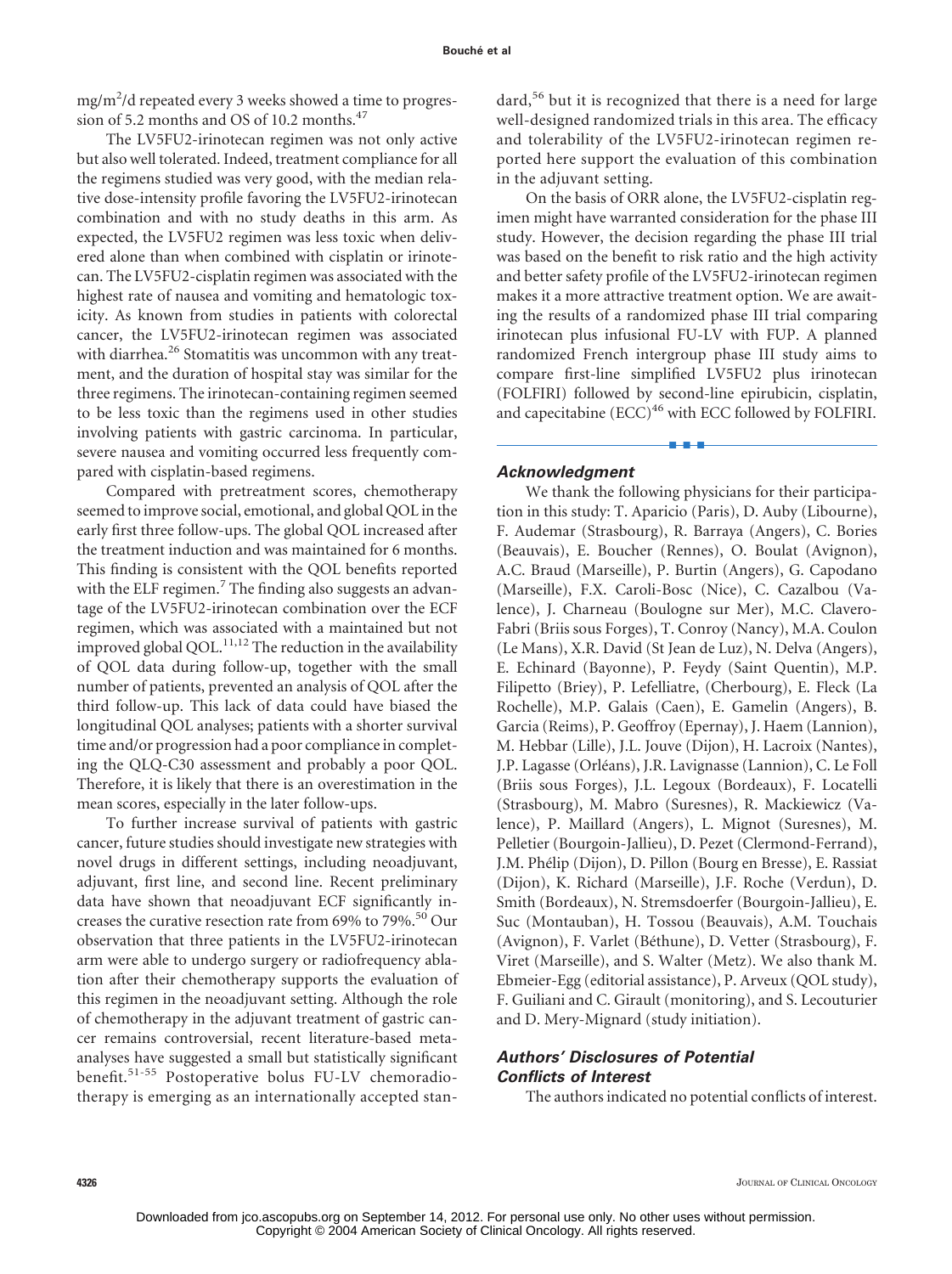#### **LV5FU2 Regimens in Metastatic Gastric Cancer**

#### **REFERENCES**

**1.** Parkin DM, Whelan SL, Ferlay J, et al: Cancer Incidence in Five Continents (volume VIII). Lyon, France, International Agency for Research on Cancer, 2002

**2.** Karpeh MS, Kelsen DP, Tepper JE: Cancer of the stomach, in DeVita VT, Hellman S, Rosenberg SA (eds): Cancer: Principles and Practice on Oncology (ed 6). Philadelphia, PA, Lippincott, Williams & Wilkins, 2001, pp 1092- 1126

**3.** Kohne CH, Wils JA, Wilke HJ: Developments in the treatment of gastric cancer in Europe. Oncology (Huntingt) 14:22-25, 2000

**4.** Waters JS, Norman A, Cunningham D, et al: Long-term survival after epirubicin, cisplatin and fluorouracil for gastric cancer: Results of a randomized trial. Br J Cancer 80:269-272, 1999

**5.** Wils JA, Klein HO, Wagener DJ, et al: Sequential high-dose methotrexate and fluorouracil combined with doxorubicin: A step ahead in the treatment of advanced gastric cancer—A trial of the European Organization for Research and Treatment of Cancer Gastrointestinal Tract Cooperative Group. J Clin Oncol 9:827-831, 1991

**6.** Vanhoefer U, Rougier P, Wilke H, et al: Final results of a randomized phase III trial of sequential high-dose methotrexate, fluorouracil, and doxorubicin versus etoposide, leucovorin, and fluorouracil versus infusional fluorouracil and cisplatin in advanced gastric cancer: A trial of the European Organization for Research and Treatment of Cancer Gastrointestinal Tract Cancer Cooperative Group. J Clin Oncol 18:2648-2657, 2000

**7.** Glimelius B, Ekstrom K, Hoffman K, et al: Randomized comparison between chemotherapy plus best supportive care with best supportive care in advanced gastric cancer. Ann Oncol 8:163-168, 1997

**8.** Pyrhonen S, Kuitunen T, Nyandoto P, et al: Randomised comparison of fluorouracil, epidoxorubicin and methotrexate (FEMTX) plus supportive care with supportive care alone in patients with non-resectable gastric cancer. Br J Cancer 71:587-591, 1995

**9.** Murad AM, Santiago FF, Petroianu A, et al: Modified therapy with 5-fluorouracil, doxorubicin, and methotrexate in advanced gastric cancer. Cancer 72:37-41, 1993

**10.** Ajani JA: Standard chemotherapy for gastric carcinoma: Is it a myth? J Clin Oncol 18: 4001-4003, 2000

**11.** Ross P, Nicolson M, Cunningham D, et al: Prospective randomized trial comparing mitomycin, cisplatin, and protracted venous-infusion fluorouracil (PVI 5-FU) with epirubicin, cisplatin, and PVI 5-FU in advanced esophagogastric cancer. J Clin Oncol 20:1996-2004, 2002

**12.** Webb A, Cunningham D, Scarffe JH, et al: Randomized trial comparing epirubicin, cisplatin, and fluorouracil versus fluorouracil, doxorubicin, and methotrexate in advanced esophagogastric cancer. J Clin Oncol 15:261-267, 1997

**13.** Vanhoefer U, Wagner T, Lutz M, et al: Randomized phase II study of weekly 24h infusion of high dose 5-FU ± folinic acid (HD-FU ± FA) versus HD-FU/FA/biweekly cisplatin in advanced gastric cancer. EORTC trial 40953. Eur J Cancer 37:S27, 2001 (suppl 6, abstr 88)

**14.** Ohtsu A, Shimada Y, Shirao K, et al: Randomized phase III trial of fluorouracil alone versus fluorouracil plus cisplatin versus uracil and tegafur plus mitomycin in patients with unresectable, advanced gastric cancer: The Japan Clinical Oncology Group Study (JCOG9205). J Clin Oncol 21:54-59, 2003

**15.** Kim NK, Park YS, Heo DS, et al: A phase III randomized study of 5-fluorouracil and cisplatin versus 5-fluorouracil, doxorubicin, and mitomycin C versus 5-fluorouracil alone in the treatment of advanced gastric cancer. Cancer 71:3813- 3818, 1993

**16.** Kelsen D, Atiq OT, Saltz L, et al: FAMTX versus etoposide, doxorubicin, and cisplatin: A random assignment trial in gastric cancer. J Clin Oncol 10:541-548, 1992

**17.** Findlay M, Cunningham D: Chemotherapy of carcinoma of the stomach. Cancer Treat Rev 19:29-44, 1993

**18.** Coombes RC, Chilvers CE, Amadori D, et al: Randomised trial of epirubicin versus fluorouracil in advanced gastric cancer: An International Collaborative Cancer Group (ICCG) study. Ann Oncol 5:33-36, 1994

**19.** Johnson PW, Thompson PI, Seymour MT, et al: A less toxic regimen of 5-fluorouracil and high-dose folinic acid for advanced gastrointestinal adenocarcinomas. Br J Cancer 64:603-605, 1991

**20.** Louvet C, de Gramont A, Demuynck B, et al: High-dose folinic acid, 5-fluorouracil bolus and continuous infusion in poor-prognosis patients with advanced measurable gastric cancer. Ann Oncol 2:229-230, 1991

**21.** Rubin J, Gallagher JG, Schroeder G, et al: Phase II trials of 5-fluorouracil and leucovorin in patients with metastatic gastric or pancreatic carcinoma. Cancer 78:1888-1891, 1996

**22.** Machover D, Goldschmidt E, Chollet P, et al: Treatment of advanced colorectal and gastric adenocarcinomas with 5-fluorouracil and highdose folinic acid. J Clin Oncol 4:685-696, 1986

**23.** de Gramont A, Bosset JF, Milan C, et al: Randomized trial comparing monthly low-dose leucovorin and fluorouracil bolus with bimonthly high-dose leucovorin and fluorouracil bolus plus continuous infusion for advanced colorectal cancer: A French intergroup study. J Clin Oncol 15:808-815, 1997

**24.** Lecomte TL, Mitry E, Taïeb J, et al: Combination of 5-FU and cisplatin for metastatic pancreatic (P) and gastric (G) cancers: A nonrandomized comparison of two regimens (LV5FU2-P vs FUP). Gut 49, 2001 (suppl III, abstr 2777)

**25.** Saltz LB, Cox JV, Blanke C, et al: Irinotecan plus fluorouracil and leucovorin for metastatic colorectal cancer: Irinotecan Study Group. N Engl J Med 343:905-914, 2000

**26.** Douillard JY, Cunningham D, Roth AD, et al: Irinotecan combined with fluorouracil compared with fluorouracil alone as first-line treatment for metastatic colorectal cancer: A multicentre randomised trial. Lancet 355:1041- 1047, 2000

**27.** Blanke CD, Haller DG, Benson AB, et al: A phase II study of irinotecan with 5-fluorouracil and leucovorin in patients with previously untreated gastric adenocarcinoma. Ann Oncol 12: 1575-1580, 2001

**28.** Kohne CH, Catane R, Klein B, et al: Irinotecan is active in chemonaive patients with metastatic gastric cancer: A phase II multicentric trial. Br J Cancer 89:997-1001, 2003

**29.** Lin-Shin L, Hecht J: A phase II trial of irinotecan in patients with advanced adenocarcinoma of the gastroesophageal (GE) junction. Proc Am Soc Clin Oncol 19:289a, 2000 (abstr 1130)

**30.** Hecht J, Parson M, Lee R: A phase II trial of irinotecan (CPT-11) in patients with adenocarcinoma of the esophagus and gastric cardia. Proc Am Soc Clin Oncol 18:287a, 1999 (abstr 1100)

**31.** Futatsuki K, Wakui A, Nakao I, et al: Late phase II study of irinotecan hydrochloride (CPT-11) in advanced gastric cancer: CPT-11 Gastrointestinal Cancer Study Group. Gan To Kagaku Ryoho 21:1033-1038, 1994

**32.** Assersohn L, Brown G, Cunningham D, et al: Phase II study of irinotecan and 5-fluorouracil/ leucovorin in patients with primary refractory or relapsed advanced oesophageal and gastric carcinoma. Ann Oncol 15:64-69, 2004

**33.** Findlay MPN, Ackland S, Gebski V, et al: Phase II study of irinotecan, leucovorin and 5FU (ILF) in advanced gastric cancer. Proc Am Soc Clin Oncol 20:165a, 2001 (abstr 655)

**34.** Ajani JA, Baker J, Pisters PW, et al: CPT-11 plus cisplatin in patients with advanced, untreated gastric or gastroesophageal junction carcinoma: Results of a phase II study. Cancer 94:641-646, 2002

**35.** Er O, Coskun HS, Solak Y, et al: Irinotecan plus cisplatin combination against metastatic gastric adenocarcinoma: Preliminary results of phase II study. Proc Am Soc Clin Oncol 21:2310, 2002 (abstr 2310)

**36.** Takiuchi H, Kurihara M, Koizumi W, et al: Phase I/II study of CPT-11 plus CDDP in patients with advanced gastric carcinoma. Proc Am Soc Clin Oncol 19:275a, 2000 (abstr 1074)

**37.** Miller AB, Hoogstraten B, Staquet M, et al: Reporting results of cancer treatment. Cancer 47:207-214, 1981

**38.** Aaronson NK, Ahmedzai S, Bergman B, et al: The European Organization for Research and Treatment of Cancer QLQ-C30: A quality-of-life instrument for use in international clinical trials in oncology. J Natl Cancer Inst 85:365-376, 1993

**39.** Fayers PM, Aaronson NK, Bjordal K, et al: The EORTC QLC-C30 Scoring Manual (ed 3). Brussels, Belgium, European Organization for Research and Treatment of Cancer, 2001

**40.** Hjermstad MJ, Fossa SD, Bjordal K, et al: Test/retest study of the European Organization for Research and Treatment of Cancer Core Quality-of-Life Questionnaire. J Clin Oncol 13: 1249-1254, 1995

**41.** Ringdal GI, Ringdal K: Testing the EORTC Quality of Life Questionnaire on cancer patients with heterogeneous diagnoses. Qual Life Res 2:129-140, 1993

**42.** Ensign LG, Gehan EA, Kamen DS, et al: An optimal three-stage design for phase II clinical trials. Stat Med 13:1727-1736, 1994

**43.** Cnaan A, Laird NM, Slasor P: Using the general linear mixed model to analyse unbalanced repeated measures and longitudinal data. Stat Med 16:2349-2380, 1997

**44.** Pozzo C, Bugat R, Peschel C, et al: Irinotecan in combination with CDDP or 5-FU and